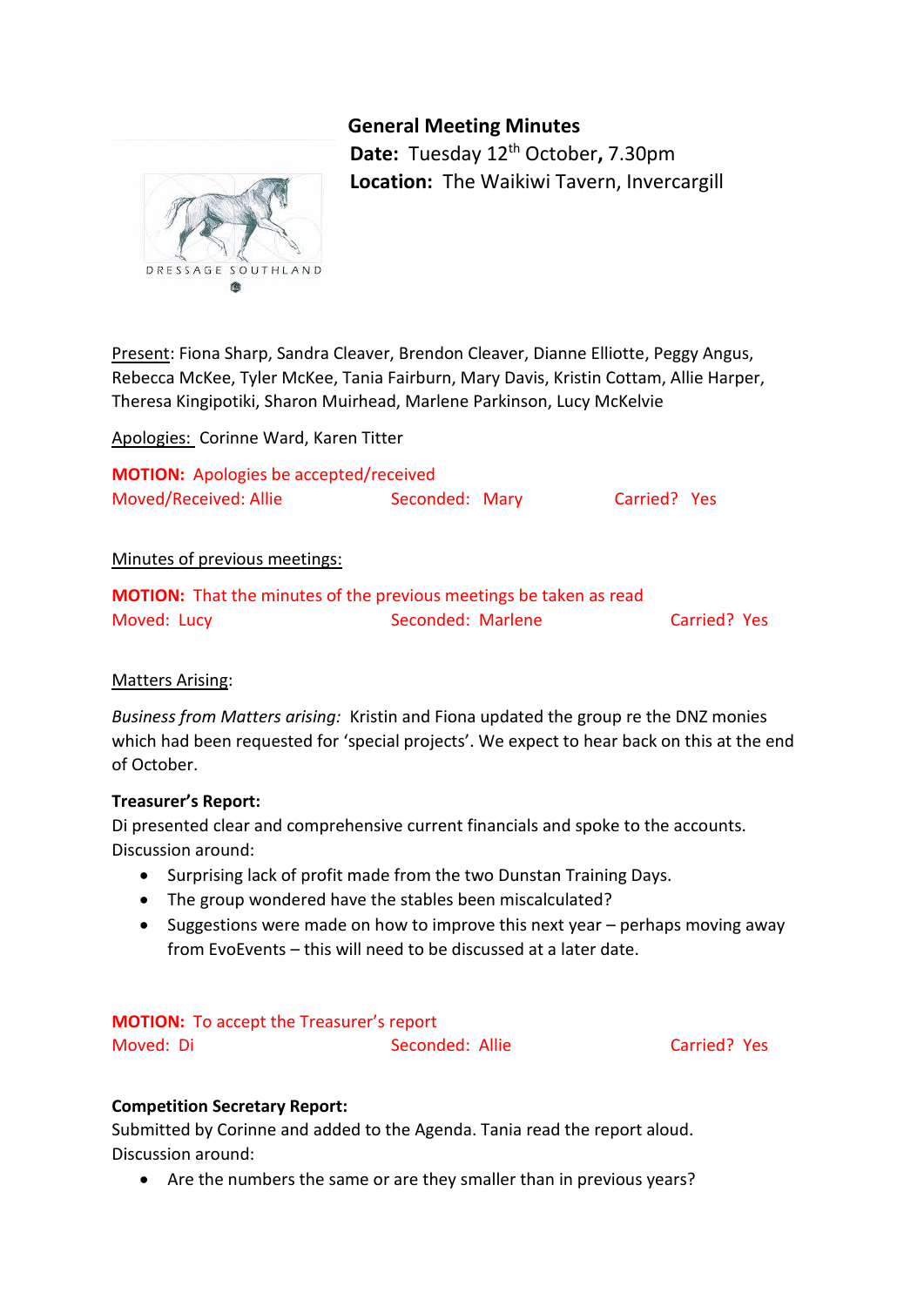- How will we work through the 'on-the-day' Comp Secretary jobs in Corinne's absence? It was suggested that Kristin take this on. She was happy to do this.
- Dianne has said she's happy to organise the AB Lime caravan in Corinne's absence
- Fiona will take responsibility for tidying / vacuuming the 'garage' / office on Sunday

# *Actions Points from the Competition Secretary report:*

| Who       | `ask      | Date to be completed |
|-----------|-----------|----------------------|
| <b>NA</b> | <b>NA</b> | <b>NA</b>            |

# **MOTION**: That we accept the Competition Secretary report and that Kristin will cover Corinne's jobs on the 30/31 October.

Moved: Tania Seconded: Rebecca Carried? Yes

# **Sponsorship Officer's Report:**

Theresa and Lucy spoke to the Sponsorship update.

Discussion around:

- Contacting Advanced Agriculture, Regional Ford
- Silent Auction items need to be collected. So far we have at least these items:
	- $\triangleright$  Sgt Dan product
	- $\triangleright$  Southland Farm Machinery item(s)
	- $\triangleright$  Farmlands donation
	- $\blacktriangleright$  Lumsden canvas item
	- $\triangleright$  Zeberdee product
	- $\triangleright$  Ubersnug product
	- $\triangleright$  Riverton Supervalue hamper
	- $\triangleright$  Big Reds product
	- $\geq$  10x bale organic hay
	- $\triangleright$  Cyrstalix products
- How we would promote these items and the auction was discussed and the group decided that a separate Facebook group should be set up (like the one used in 2020)

# MOTION: Sponsorship Sub Committee should organise a separate 'group' in order to promote the Silent Auction

Moved: Tania Seconded: Allie Carried? Yes

*Actions Points from the Sponsorship Officer's report:*

| Who                   | Task                                                                                                       | Date to be completed |
|-----------------------|------------------------------------------------------------------------------------------------------------|----------------------|
| Lucy                  | Organise a new Facebook group for the Silent<br>Auction items                                              | End of October       |
| Theresa / Lucy        | Contact Advanced Agriculture re sponsorship                                                                | ASAP                 |
| Theresa /<br>Jeanette | Contact Regional Ford to confirm their<br>Tournament Sponsorship and donation of vehicles<br>for our shows | <b>ASAP</b>          |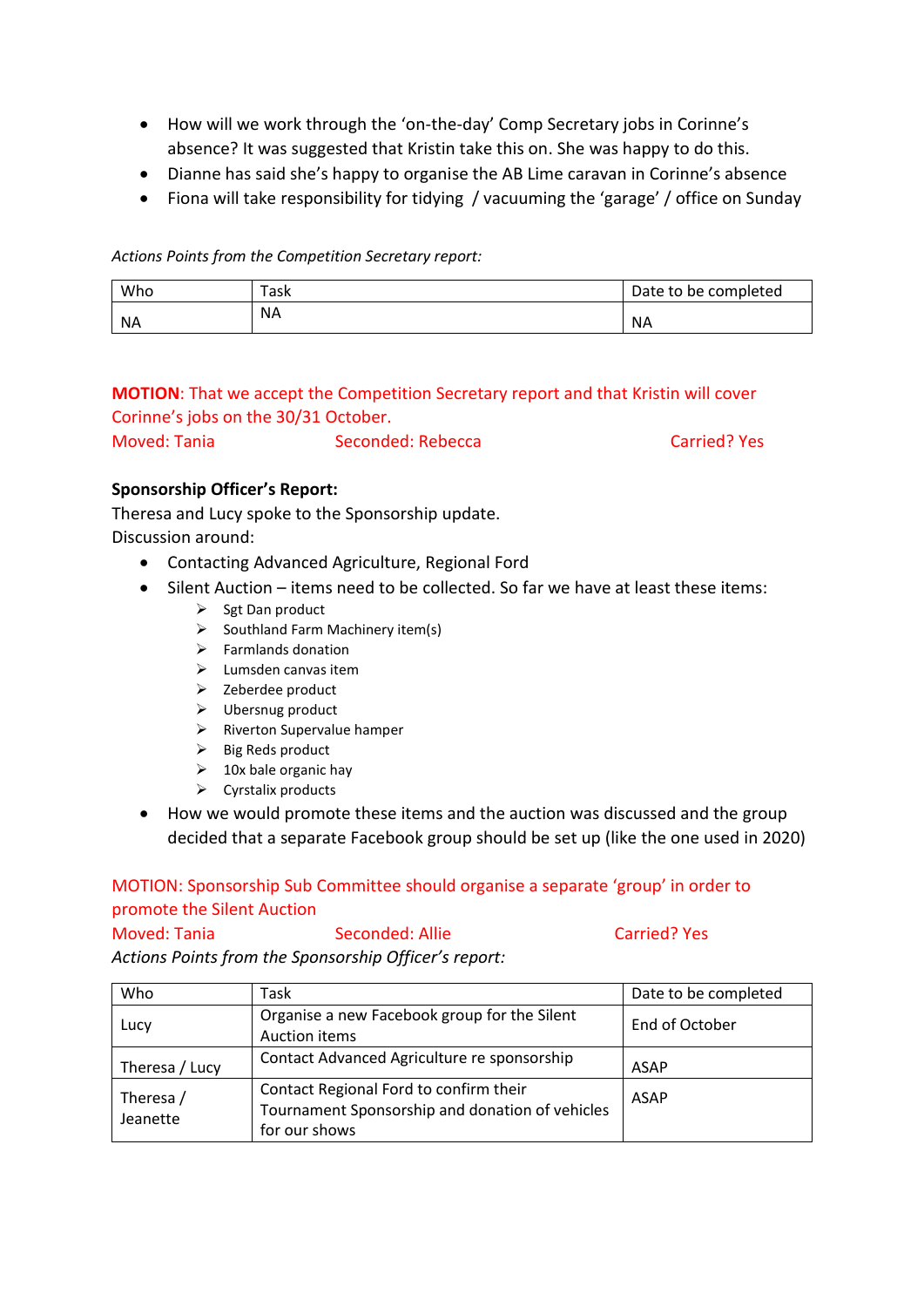# **Health and Safety Officer Report:**

Mary updated us re the latest DNZ Guidelines, as follows;

- $\bullet$  Showers will be dealt with by Fiona
- No restrictions on numbers attending BUT face coverings, contact tracing, 2m distancing etc still required
- No Prize Giving this time will review for the PL in December
- The garage / office is for the judges / officials only
- Show Jumping trailer will be used for boards
- Scorer will be in AB Lime caravan

#### *Actions Points from the Health and Safety Officer report:*

| Who       | Task      | Date to be completed |
|-----------|-----------|----------------------|
| <b>NA</b> | <b>NA</b> | <b>NA</b>            |

#### MOTION: To accept the H&S Officer's report

Moved: Mary Seconded: Theresa Carried? Yes

#### **Rider Delegate Report:**

Rebecca updated the group re South Islands

Lucy added (as Unregistered Rep) that she had emailed the 0A & 0B riders from the Dunstan Training Days as a point of contact. She had several replies.

#### *Actions Points from the Rider's Delegate report:*

| Who       | ask"      | Date to be completed |
|-----------|-----------|----------------------|
| <b>NA</b> | <b>NA</b> | <b>NA</b>            |

# MOTION: To accept the Rider Delegate report

#### Moved: Rebecca Seconded: Lucy Carried? Yes

# **Area Judges Officer report:**

Kristin updated the group as follows:

Allie went to Mosgiel for judging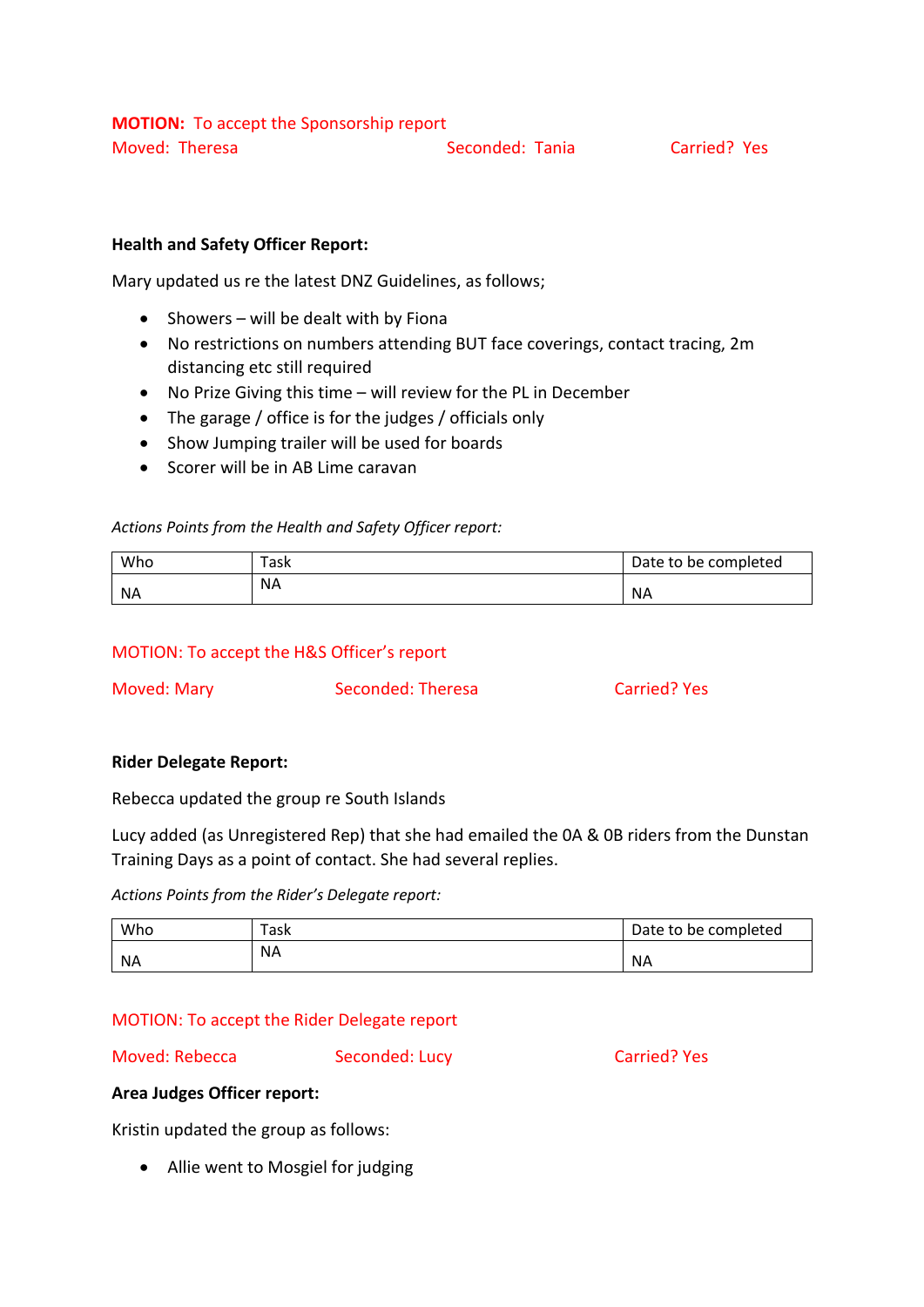- Marlene also went and it looks like she's back and ready to 'rock and roll'
- Coming on: Alaina Beer
- Jenny Affleck and Rachel McCallum would like to start judging which is awesome
- Sadly, Fiona's Palmerston North judging trip has been cancelled due to C-19.

*Actions Points from the AJO's report:*

| Who       | Task      | Date to be completed |
|-----------|-----------|----------------------|
| <b>NA</b> | <b>NA</b> | <b>NA</b>            |

#### MOTION: To accept the AJO report

Moved: Kristin Seconded: Carried? Yes

# **Judge's Coordinator Report:**

Sharon tabled a verbal report – most of her detail to be covered in October show arrangements.

However, we need to book Mura Love in and Sharon confirmed that flights are booked for Oct / Dec.

*Actions Points from the AJO's report:*

| Who    | Task              | Date to be completed |
|--------|-------------------|----------------------|
| Sharon | Confirm Mura Love | ASAP                 |

# MOTION: To accept the Judge's coordinator report Moved: Sharon Seconded: Lucy Carried? Yes

# **SEPT Representative/s Report:**

Marlene tabled a verbal report as follows:

- SEPT have held their AGM and Marlene is continuing as President
- Tredlite is on (partially) but is enough to cover three arenas
- Funding has been complicated and slowed due to C-19, however the Community Trust of Southland have confirmed their input.
- Bevin has officially indicated that he is retiring in March.

*Actions Points from the SEPT Representative report:*

| Who       | Task      | Date to be completed |
|-----------|-----------|----------------------|
| <b>NA</b> | <b>NA</b> | <b>NA</b>            |

#### MOTION: To accept the SEPT Representative/s report Moved: Marlene Seconded: Carried? Yes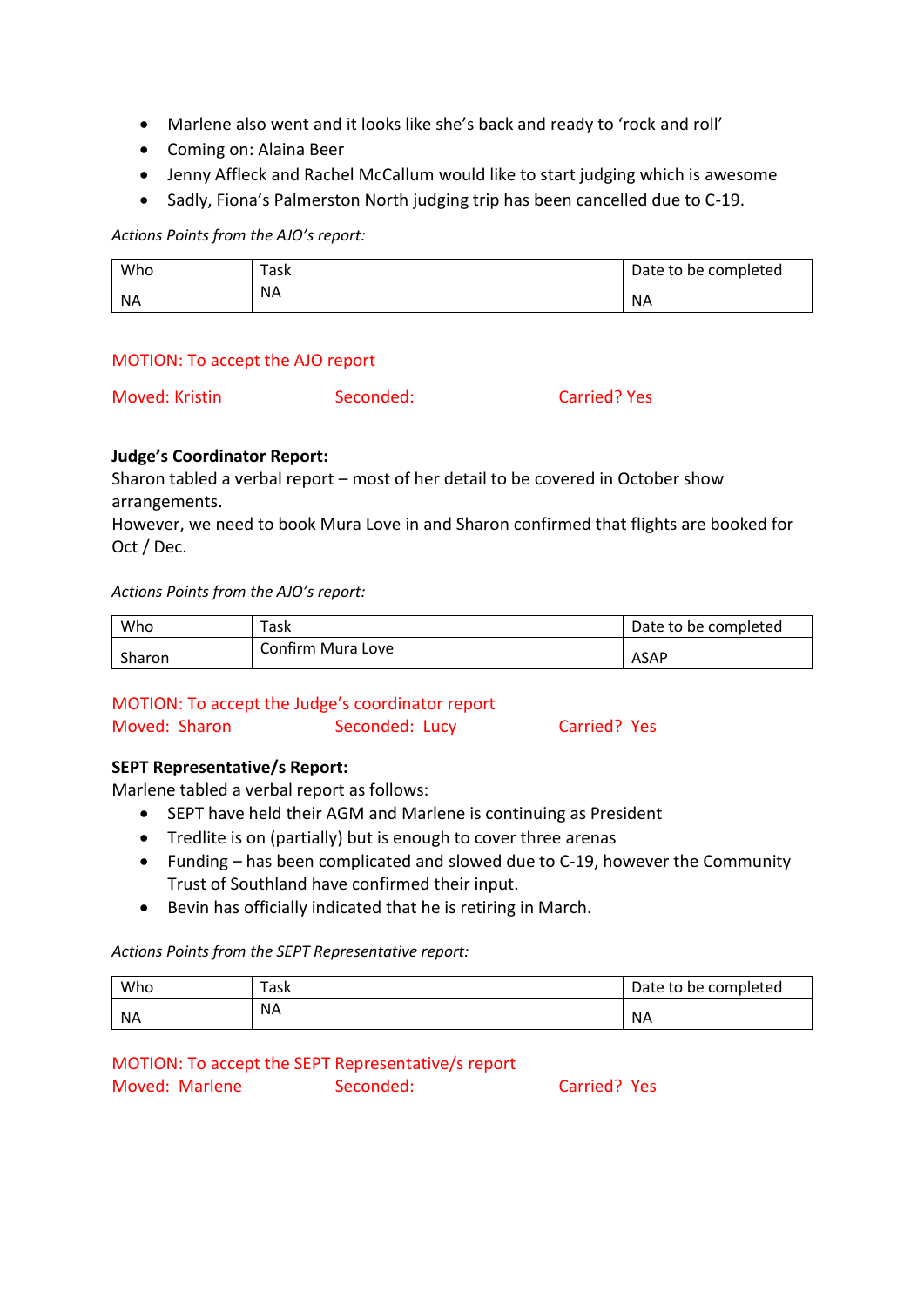# **Groundsperson Liaison Report:**

Fiona tabled a verbal report, as follows:

- She needs to confirm our requirements for October show
- She will ask about shower usage in L2
- We should be aware that there's a car boot sale on at the grounds over our weekend – this shouldn't interfere with us at all as they'll be on the rugby grounds

*Actions Points from the Groundsperson Liaison report:*

| Who   | ™ask                          | Date to be completed |
|-------|-------------------------------|----------------------|
| Fiona | Can we use the showers in L2? | asap                 |

MOTION: To accept the Groundsperson Liaison report Moved: Fiona Seconded: Carried? Yes

#### **ITEMS FOR DISCUSSION:**

#### **October Tournament Organisation:**

| Item                   | <b>Discussion</b>                                                   | Who-To-Do?                                   |
|------------------------|---------------------------------------------------------------------|----------------------------------------------|
| <b>Arenas</b>          | 3.                                                                  |                                              |
|                        | Might need to present 'inside' depending on Tredlite and spacing.   | Allie will advise re arena spacing           |
|                        | Arena set-up crew will investigate and let us know ASAP.            |                                              |
|                        | Might need to groom the arenas at lunchtime as well as end of       | Will need to ask for help with this from     |
|                        | day.                                                                | riders                                       |
| Caravan                | Yes, it's confirmed. Liz has indicated she will bring it over       | Dianne will set it up                        |
| <b>Confirmation of</b> | We have loads! Gill Chambers, Leonie Coker and Margs Carline        |                                              |
| <b>Judges</b>          | are out of area                                                     |                                              |
| <b>Travel</b>          | Gill and Leonie arriving at 3.55pm and Margs at 5.45 pm. They will  | Lucy to advertise this job on Facebook       |
| arrangements           | need to be transported to Gore.                                     |                                              |
| for judges             | Leonie doesn't fly out of Invercargill until Monday morning - so    |                                              |
|                        | will need to be hosted on Sunday night                              |                                              |
| <b>Accommodation</b>   | The Esplanade                                                       |                                              |
| for judges             |                                                                     |                                              |
| Judge's vehicles       | Regional Ford - we need 3.                                          |                                              |
| TD-Ground              | TD-Kristen<br>Steward - Rachel McCallum                             |                                              |
| Jury - Steward         | Ground Jury - Leonie, Noelene and Margs                             |                                              |
| Start / End            | Sat: 8.20am and 5.30pm                                              |                                              |
| times                  | Sun: 8.20am and 3.55pm                                              |                                              |
| <b>Invitations to</b>  | Not yet sorted  perhaps one invitation with all the dates on it?    | Theresa / Lucy need to organise this ASAP    |
| <b>Sponsors</b>        |                                                                     |                                              |
| <b>Office staff</b>    | Dianne Elliotte, Judy Stalker, Lynda Gilkinson                      |                                              |
| Catering-              | This will be in the garage / office. Only for Judges and officials. |                                              |
| officials              | Sharon is sorting this out.                                         |                                              |
| Catering - riders      | Nothing as yet.                                                     | Marlene and Lucy will try to sort            |
| <b>Writers</b>         | All judges want writers                                             |                                              |
| <b>Parking</b>         | Common sense needed re conditions                                   |                                              |
| <b>Stables / Yards</b> | No.54 will be reserved for papers (if wet).                         | In Tyler's absence Jenny will sort stables / |
|                        | Tyler won't be at the show.                                         | yards - field questions etc                  |
| <b>Health and</b>      | Mary needs to know who won't be around. At this stage: Corinne,     |                                              |
| <b>Safety Briefing</b> | <b>Tyler and Rebecca</b>                                            |                                              |